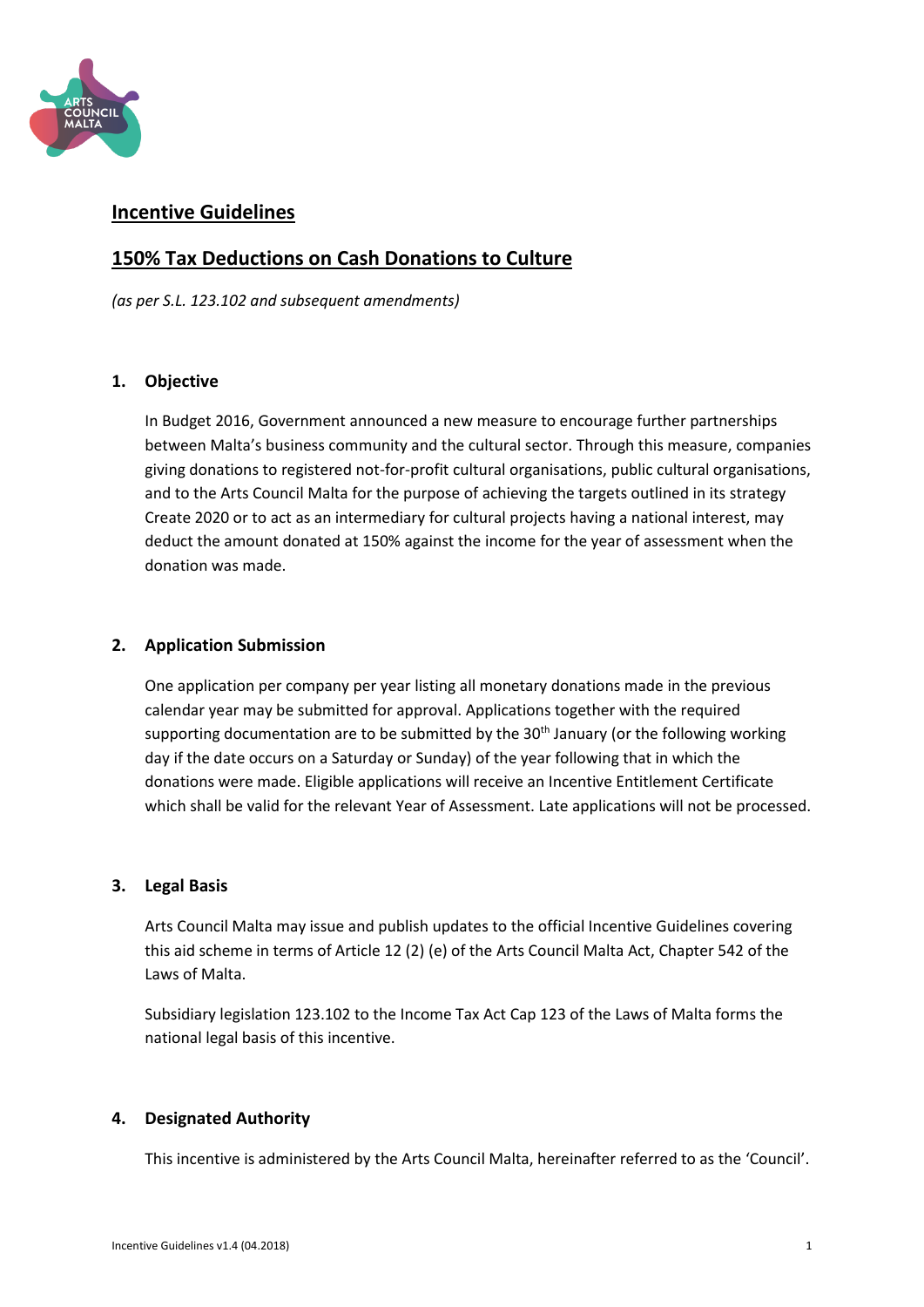

## **5. Definitions**

**Company:** for the purpose of this incentive, the definition of a company is as defined in the *Income Tax Legislation of the Laws of Malta (Cap 123), and shall include* 

- *a. Limited Liability Companies,*
- *b. Partnerships that elected to be treated as a company in terms of article 27(6) of the Income Tax Management Act,*

*Arts Council Malta: for the purpose of this incentive, the term Arts Council Malta shall refer solely to:*

- *a.* the activities organised by the Council for the purpose of achieving its objectives as outlined in its strategy Create 2020
- **b.** the Council when acting as an intermediary on behalf of a project having a national interest
- *c. Public Cultural Organisations as listed in the Second Schedule of the Arts Council Malta Act Cap 542 of the Laws of Malta and shall include: Teatru Manoel, Mediterranean Conference Centre, Malta Philharmonic Orchestra, Fondazzjoni Ċentru għall-Kreattività, Pjazza Teatru Rjal, Fondazzjoni Valletta 2018, Żfin Malta, Malta International Contemporary Art Space, and any other Public Cultural Organisation that may be added to this schedule in the future.*
- *d. Cultural Organisations having a Public interest as listed in the Third Schedule of the Arts Council Malta Act Cap 542 of the Laws of Malta and shall include: Fondazzjoni Patrimonju Malti, Malta Society of Arts, St John's Co-Cathedral Foundation and any other Public Cultural Organisation that may be added to this schedule in the future.*

#### *Beneficiary: the party receiving the donation*

#### *Donor: the party making the donation*

*Donation: Any amount of money given to eligible cultural organisation on a no-strings-attached basis. A donation is given by a company for a specific activity in arts and culture, often reflecting the company's philosophy to contribute towards Malta's artistic and cultural development. Unlike sponsorships, which constitute a commercial transaction and often take the form of advertising or promotion within the cultural event, companies giving donations for arts and culture are providing a donation freely without requesting any services, promotion, placement and or exclusivity from the beneficiary.* 

*This also means that the beneficiary does not charge VAT on the donation since a donation is out of the scope of VAT.*

*A donor may only be acknowledged publicly by the beneficiary as a patron or supporter of the activity, via a mention and printing of a small company logo on the event programme where applicable only. Reference to the donor company can also be made in press releases issued by the beneficiary. Said mention and logo shall only refer the name of the company, not the*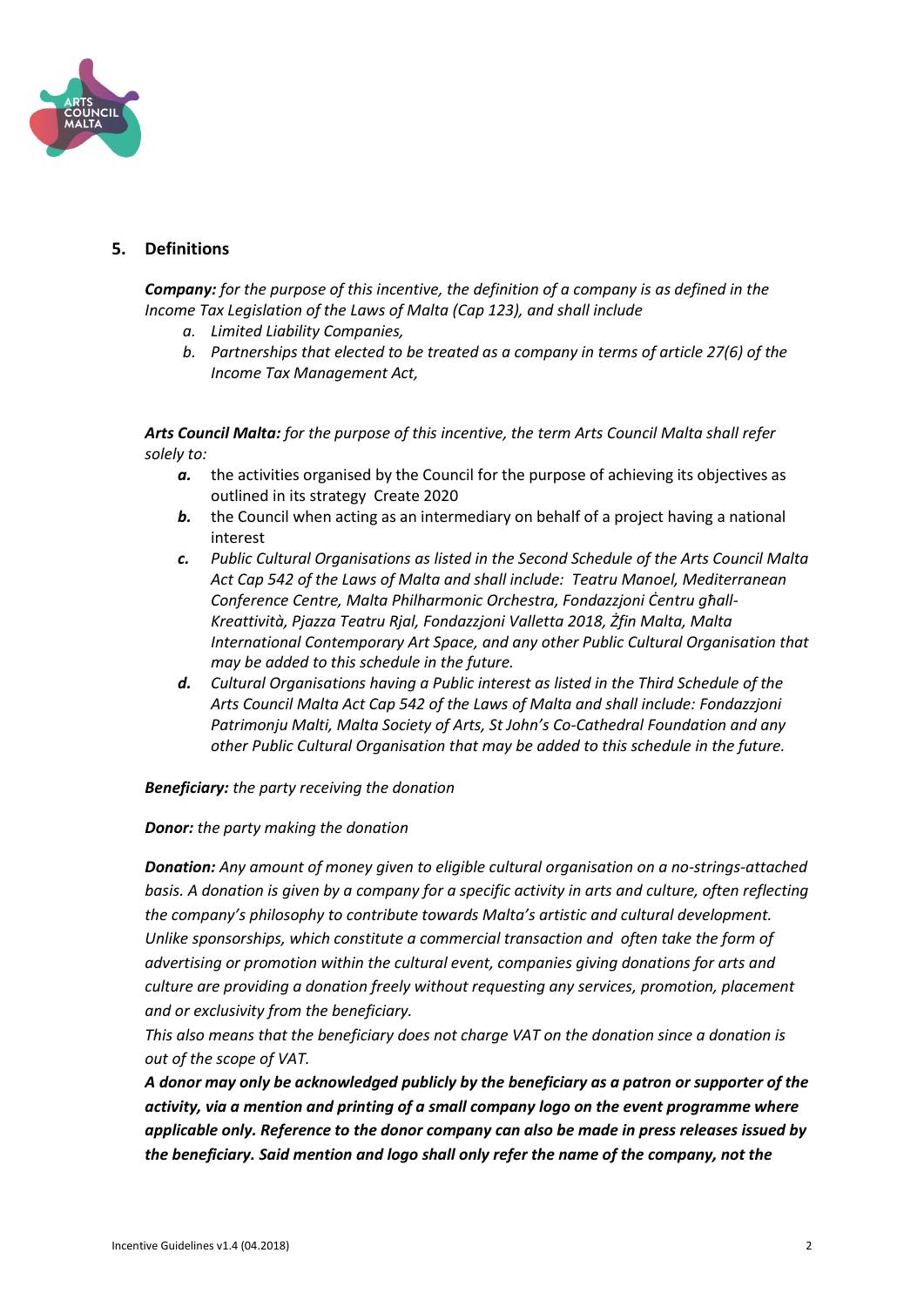

*brand. In addition products or services offered by the donor company are not to be mentioned.*

*Not-for-profit cultural organisation: is an organisation registered with the Commissioner for Voluntary Organisations established for a cultural purpose to operate in one or more areas of the cultural and creative sectors as identified in the First Schedule of the Arts Council Malta Act Cap 542 of the Laws of Malta. A not-for-profit organisation uses its surplus revenues to further achieve its purpose or mission, rather than distributing its surplus income to the organisation's shareholders (or equivalents) as profit or dividends.*

*Year of Assessment: The year for which the income tax is calculated and charged.*

*Incentive Entitlement Certificate (IEC) Incentive Entitlement Certificate* means the certificate issued outlining the support granted and its terms and conditions.

### **6. Eligibility**

**Who can apply as a donor?** This incentive is intended for Limited Liability Companies and those Partnerships that are registered to be treated as a company as long as the donor and the beneficiary are not related and the beneficiary is a genuine organisation active in the cultural sector.

Donors must not be defaulting on VAT, Income Tax and Social Security.

#### **Who can be the beneficiary of an eligible donation?**

- i. Non-profit Cultural Organisations registered with the Commissioner Voluntary Organisations and compliant with their respective obligations. A list of registered organisations may be downloaded from the webpage of this incentive.
- ii. Public Cultural Organisations and Cultural Organisations having a public interest as defined in the Definitions section above.
- iii. Arts Council Malta: for the purpose of achieving its objectives as outlined in the strategy document Create 2020, or as an intermediary for projects having a national interest.
- iv. Malta Film Commission: for the purpose of this incentive, donations to the Malta Film Commission for the purpose of raising funds for specialised training projects for the local film industry, can be eligible as a tax deduction – in such cases Arts Council Malta is to be informed beforehand to ensure eligibility. Additionally the Council is to be listed as Witness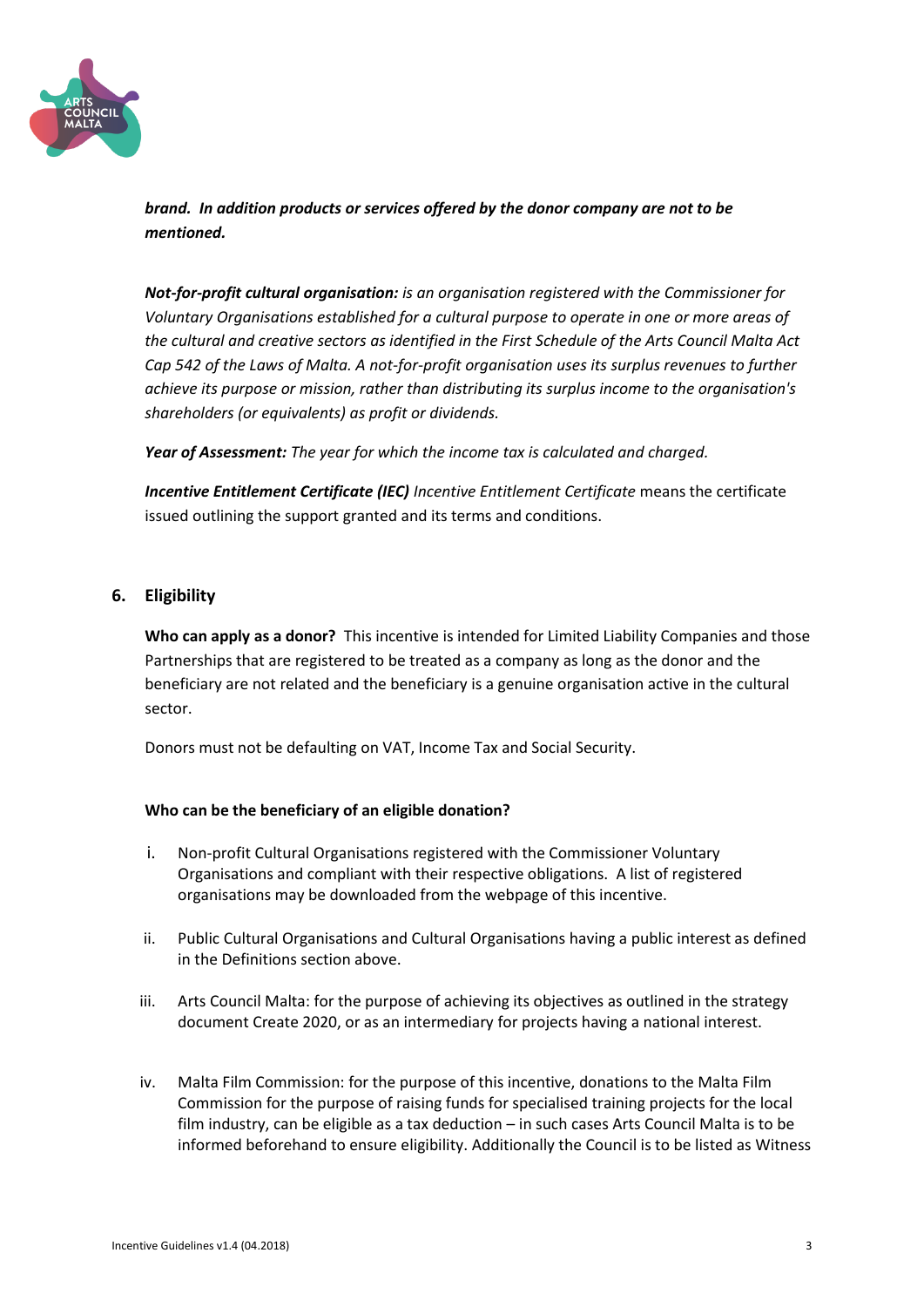

in the Donation Agreement entered into between the Donor and the Beneficiary as outlined in Section 8 of these Guidelines.

v. Malta Film Fund: for the purpose of this incentive, beneficiaries of the Film Fund may also be considered eligible beneficiaries in order to raise additional funds for the part-funded project during the implementation of said project. The Malta Film Commission is empowered by the Council to provide the beneficiary with a reference letter or letter of approval, stating that the project is eligible for donations under this tax deduction scheme. In such cases, donations can only be made towards the initiative funded by the Film Fund and not for any other operation of the company. The Malta Film Commission is to sign the Donation Agreement entered into between the Donor and the Beneficiary as a third party Witness.

### **7. Incentive Description**

#### *Applicable Deduction*

The Council may approve a tax deduction equivalent to 150% of the monetary donation given to the beneficiary. The maximum deduction allowable, in any financial year, shall not exceed €50,000. Therefore, the total deduction claimed by a company in any year of assessment shall be the lesser of 150% of the total monetary donation given or €50,000 euro.

## **8. Qualifying Costs and Proof of Transaction**

Qualifying monetary donations are those made as of  $1<sup>st</sup>$  January 2016, when the Legal Notice came into effect.

Donations must be given between 1st January and 31st December (both days included) of the year preceding the year in which the application for approval is submitted. As a result, for a claim to be submitted in 2017, the donations claimed must have been made in 2016. For each monetary donation given, the application for approval should also include a copy of a Donation Agreement as verification documentation, and Proof of Transaction documentation certified as true copies by a Certified Public Accountant (CPA).

#### *1. Verification Documentation*

The Council shall consider as eligible only Donation Agreements between the donor company and the beneficiary organisation which include:

- i. the name and details of the donor
- ii. the name and details of the beneficiary;
- iii. the Income Tax Registration numbers of both the donor and the beneficiary.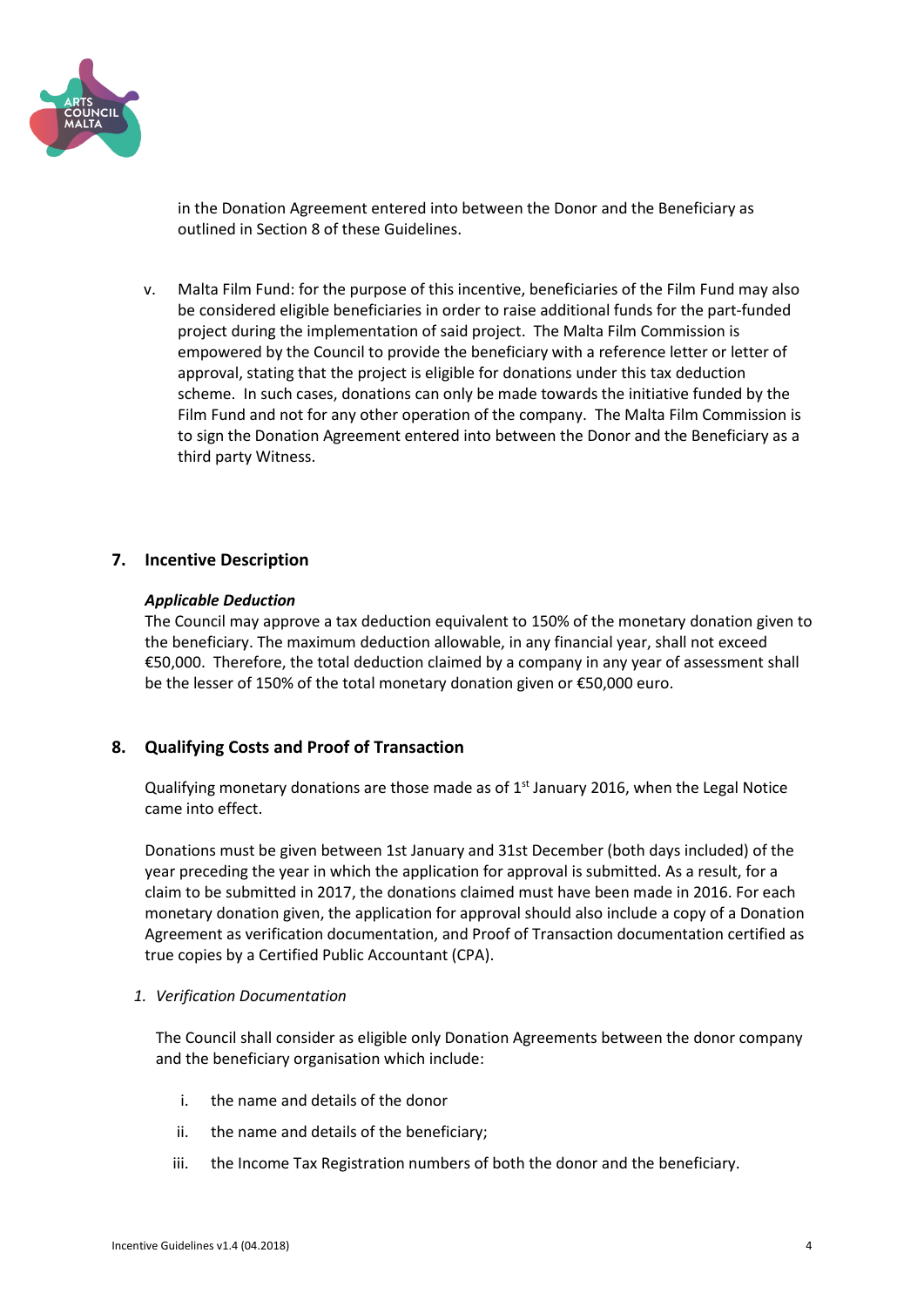

- iv. date of donation;
- v. the donation amount
- vi. description of the activity being supported, including date and venue where applicable
- vii. a clear description of the donation terms (donation in support of...)
- viii. declaration that no services, promotion, placement and/or exclusivity is being requested from or given by the beneficiary
- ix. a declaration by the beneficiary organisation that it is compliant with CVO regulations and obligations

A sample Donation Agreement may be downloaded from the incentive webpage, however donors and beneficiary may draw up their own agreements as long as the above mentioned details are included.

- *2. Proof of Transaction*
	- a. Original or true certified copies of Bank Statements clearly showing the transaction between the donor and the beneficiary. Acceptable transactions types include:
		- i. Direct Bank Transfer
		- ii. Bank Draft
		- iii. Cheque

#### **AND**

- b. Where the donation was made by cheque, the cheque image
- c. Where the donation was made by direct bank transfer, unless the details of the beneficiary are clearly identifiable on the bank statements, a copy of the direct debit voucher.
- d. Where the donation was made by bank draft, a copy of draft and receipt of draft from bank).

**Copies of the above listed documents should be certified true copies by the bank or a Certified Public Accountant.**

**No other type of transaction will be considered eligible for the purpose of Tax Deductions.** 

#### **9. Approval**

Following approval of the application submitted, the Council shall issue an Incentive Entitlement Certificate (IEC) in favour of the donor. Two original copies will be provided, which should be retained with the Financial Records of the company. The Inland Revenue Department retains the right to request the certificate when processing the Income Tax return submitted by the company.